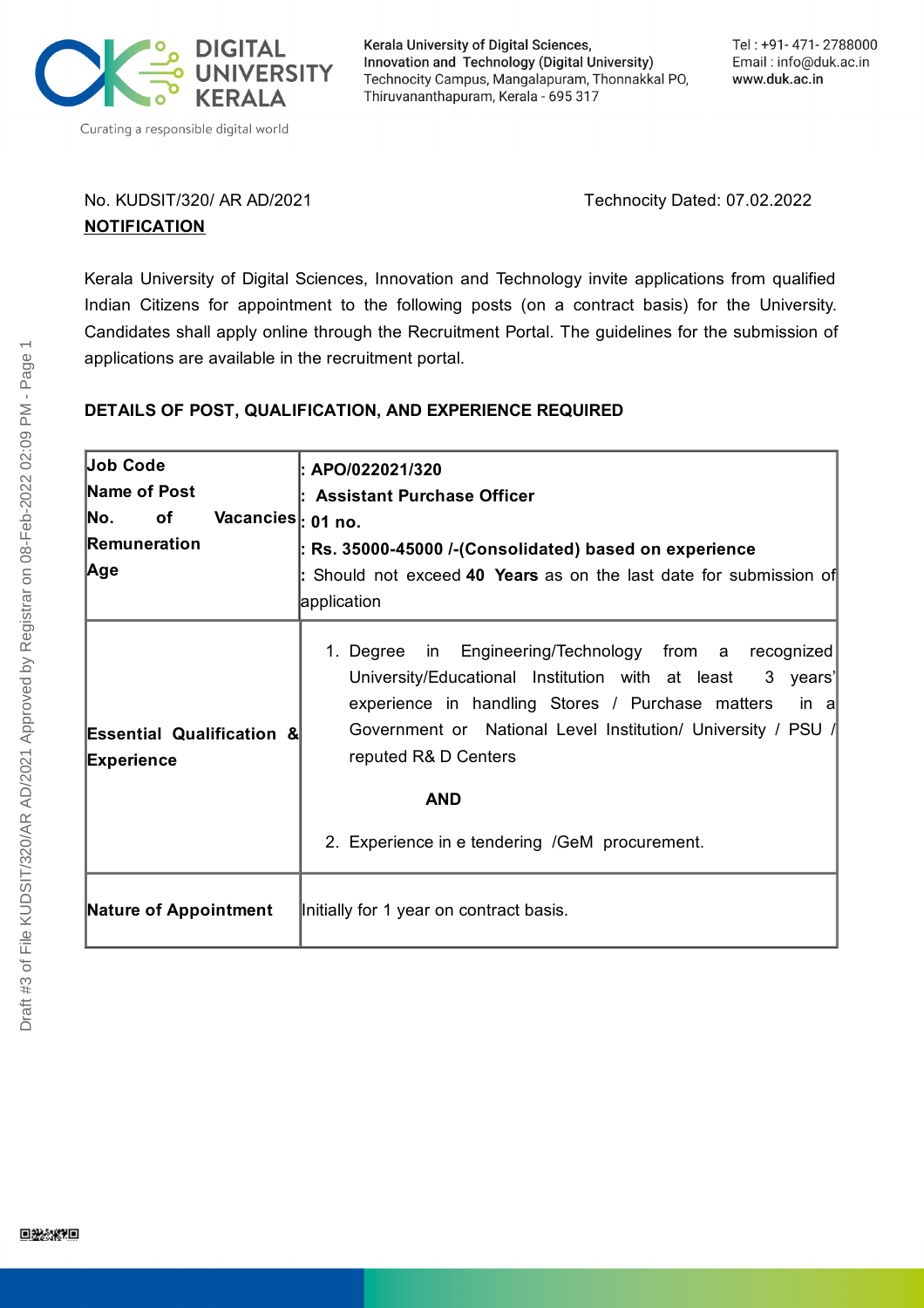#### **Age Relaxation:**

- I. 5 years for candidates belonging to SC/ ST and 3 years for OBC candidates
- II. In the case of Ex-serviceman or Ex-General Reserve Engineer Force persons or a disembodied Territorial Army person, in reckoning age for his eligibility for submission of application, can exclude the period of his service in the defense forces or in the General Reserve Engineer Force or in Territorial Army, as the case may be, and the period of unemployment on discharge up to a maximum of five years provided he has not completed the age of 50 years.

### **Mode of Selection:**

I. The selection will be based on an interview.

## **General Instructions**

- I. Scanned copy of the documents to prove age, qualifications, experience, etc. should be uploaded along with online application and originals to be produced as and when called for. **Applications without attaching the above documents shall be summarily rejected**. No further chance will be given for submitting the same.
- II. Candidates, who are in the service of the Government of India or any of the State Governments, etc. while applying, should obtain a No Objection Certificate from their Head of Office or Department and keep it with them. If candidates fail to produce the No Objection Certificate as and when called for, his/her candidature will stand canceled.
- III. Candidates should ensure that the particulars furnished by him/her are correct in all respects. **Anything not specifically claimed in the application against the appropriate field will not be considered at a later stage**. In case it is detected at any stage of the recruitment that a candidate does not fulfill the eligibility norms and /or that he/she furnished any incorrect/false information or has suppressed any material fact, his/her candidature will stand cancelled. If suppression of material facts or furnishing of any incorrect/false information is detected even after appointment, his/her service is liable to be terminated
- IV. Applications submitted without fulfilling the eligibility and other norms mentioned in this Notification as well as the instructions published in the Recruitment Portal of the University will be summarily rejected.
- V. Canvassing in any form will entail the cancellation of candidature.

# **How to Apply:**

- i. Applications shall be submitted online latest on 20/02/2022. The application form is available at [https://www.duk.ac.in/careers.](https://www.duk.ac.in/careers)
- ii. The application fee for the posts shall be Rs. 200 /- (Fee will be exempted for SC/ST/Differently-abled Candidate). The mode of payment is available in the recruitment portal.
- iii. The applications received after the last date fixed or the incomplete applications or the applications without filling the relevant field will be summarily rejected.
- iv. No interim queries after the submission of the application will be entertained. The candidates will be intimated the schedule of the Test/ Interview through their registered email only.